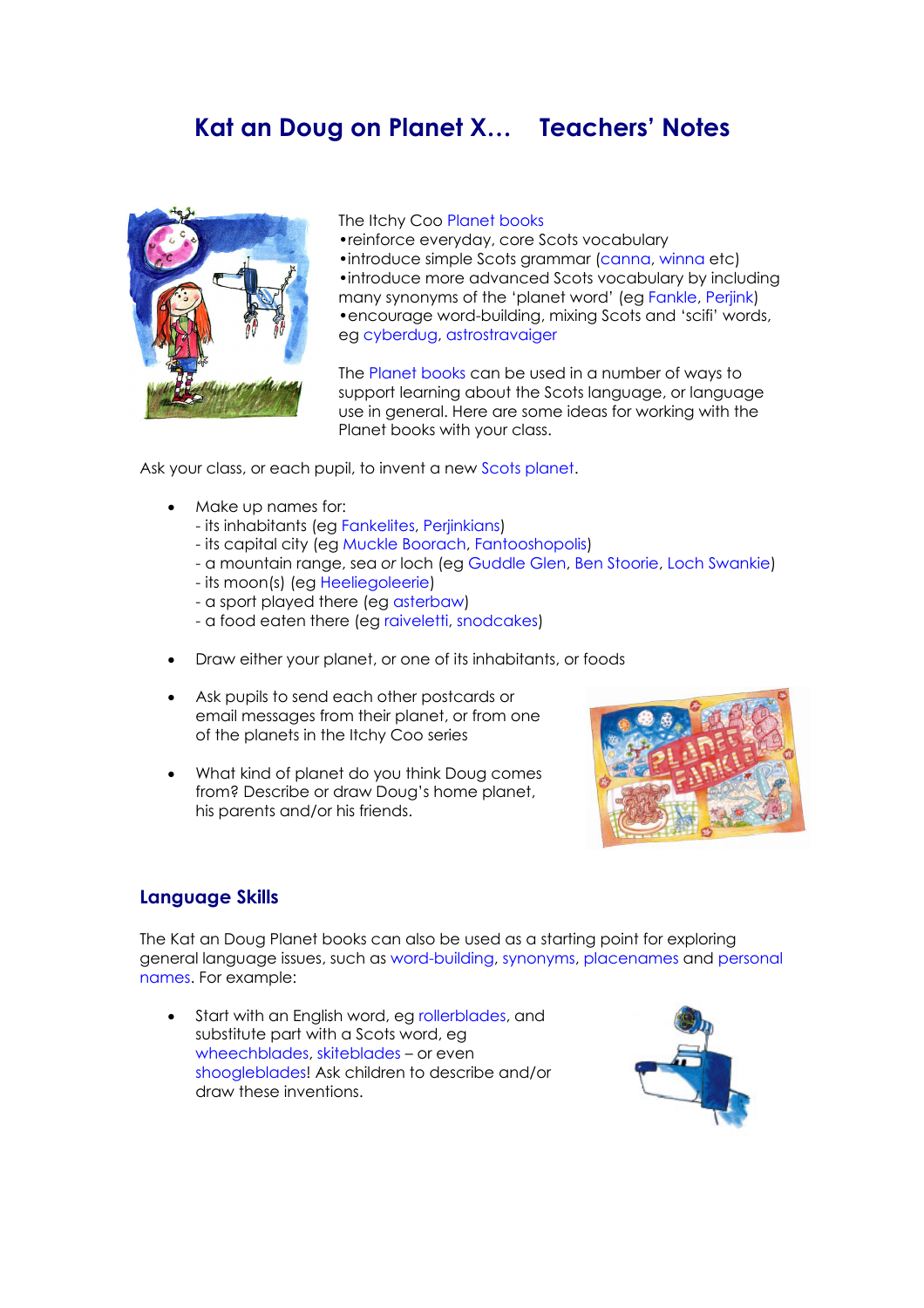• Talk about the placenames in the Planet books, eg Guddle Glen, Tapsalteerie Toun, Fantooshopolis, Loch Swankie. Why do you think the places have these names? Do you know any placenames in Scotland or elsewhere that have similar parts in their names (eg glen, toun, loch, -opolis). Here are some more Scots placename and streetname elements. Which of these are found in your local area?



- bow = arched bridge brae = hill or slope brig = bridge close = alley, passageway entry = alley, passageway  $\alpha$ date = walk glebe = minister's land links = seaside grassland loan = cattle-track haugh = land beside a river pend = (usually arched) passageway  $port = gate$ vennel = alley, lane wynd = alley, lane
- Talk about the personal names in the Planet books, eg Snorl, Mixter an Maxter, Cloot, Reddina, Sproosh. How does each person's name relate to their personality, appearance, or job? Can you think of other personal names that tell you something about a person or their family history? Here are some Scots examples (from Earth this time!). But you can also discuss personal names from other languages and cultures:



#### (*from occupations*):

 $B\alpha x$ ter = Baker Ferrier = Blacksmith Brewster = Brewer Dempster = Judge Lister = Dyer Lorimer = Harness-maker Napier = Draper Sangster = Singer Sillars = Silversmith Soutar = Shoemaker Stoddart = Herdsman

### (*from places*):

Fleming from Flanders Inglis English Norrie from Norway

(*from physical features, NB many of these come from Gaelic*):

 $Bain = fair (hair) [Gaelic]$   $Bega = small [Gaelic]$ Duff = black (hair) [Gaelic] Dunn = brown (hair) [Gaelic] Garvie = rough, brawny [Gaelic] Ogg = young [Gaelic]  $Reid = red$  (hair or complexion) Strang = strong